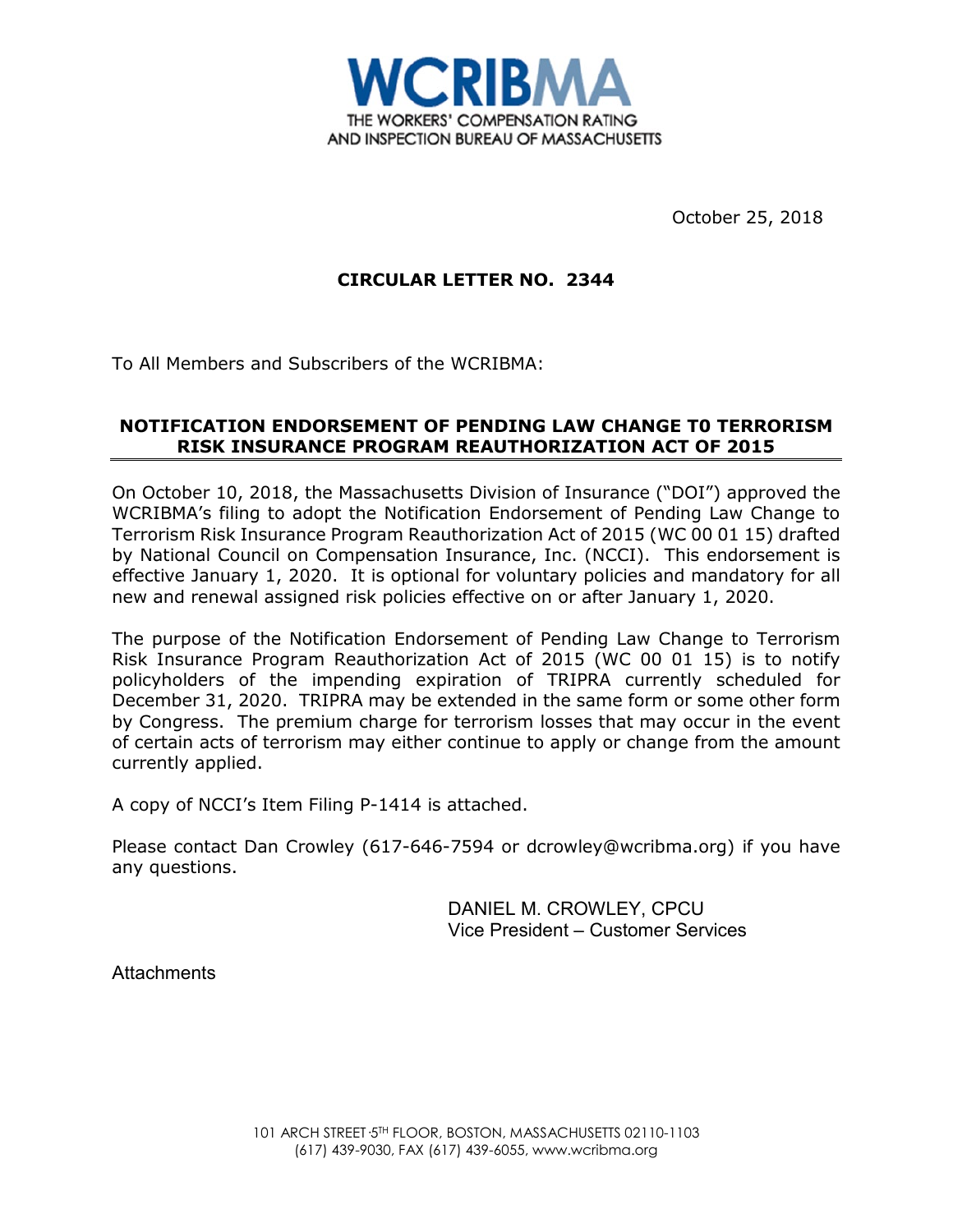# **FILING MEMORANDUM**

## **ITEM P-1414—ESTABLISHMENT OF NOTIFICATION ENDORSEMENT OF PENDING LAW CHANGE TO TERRORISM RISK INSURANCE PROGRAM REAUTHORIZATION ACT OF 2015**

#### **PURPOSE**

This item establishes the Notification Endorsement of Pending Law Change to Terrorism Risk Insurance Program Reauthorization Act of 2015 (WC 00 01 15) in NCCI's *Forms Manual of Workers Compensation and Employers Liability Insurance (Forms Manual)*.

## **BACKGROUND**

The Terrorism Risk Insurance Act (TRIA) took effect on November 26, 2002. It provided for <sup>a</sup> temporary program under which the federal government would share in the payment of insured losses caused by certain acts of terrorism. It was renewed as the Terrorism Risk Insurance Extension Act (TRIEA) in 2005 and as the Terrorism Risk Insurance Program Reauthorization Act (TRIPRA) in 2007 and 2015. In the absence of US Congressional action to extend, update, or otherwise reauthorize TRIPRA, in whole or in part, TRIPRA is scheduled to expire on December 31, 2020.

It is unknown at this time whether Congress will take action regarding TRIPRA. Exposure to acts of terrorism remains. Therefore, NCCI is establishing an endorsement for carriers to use in the event of TRIPRA's expiration.

#### **PROPOSAL**

This item proposes that the Notification Endorsement of Pending Law Change to Terrorism Risk Insurance Program Reauthorization Act of 2015 be established. This endorsement notifies policyholders of the impending expiration of TRIPRA; TRIPRA may be extended in the same form or some other form. The premium charge for terrorism losses that may occur in the event of certain acts of terrorism may either continue to apply or change from the amount currently applied.

While the use of this endorsement is optional for voluntary carriers, it must be used for assigned carriers in NCCI Plan-administered states where it receives regulatory approval. The continued application of the premium charged by carriers for terrorism losses is subject to regulatory review in accordance with the applicable state law.

#### **IMPACT**

No statewide premium impact will result from the establishment of an endorsement that notifies the policyholder that TRIPRA is scheduled to expire on December 31, 2020.

The premium charge for coverage provided on <sup>a</sup> workers compensation and employers liability insurance policy for terrorism losses is shown in Item 4 of the policy Information Page or the Terrorism Risk Insurance Program Reauthorization Act Disclosure Endorsement (WC 00 04 22 B) Schedule that is attached to the policy. In the event of TRIPRA's expiration, this amount may continue or change.

The enclosed materials are copyrighted materials of the National Council on Compensation Insurance, Inc. ("NCCI"). The use of these materials<br>may be governed by a separate contractual agreement between NCCI and its license Unless permitted by NCCI, you may not copy, create derivative works (by way of example, create or supplement your own works, databases, software, publications, manuals, or other materials), display, perform, or use the materials, in whole or in part, in any media. Such actions taken by you, or by your direction, may be in violation of federal copyright and other commercial laws. NCCI does not permit or acquiesce such use of its materials. In the event such use is contemplated or desired, please contact NCCI's Legal Department for permission.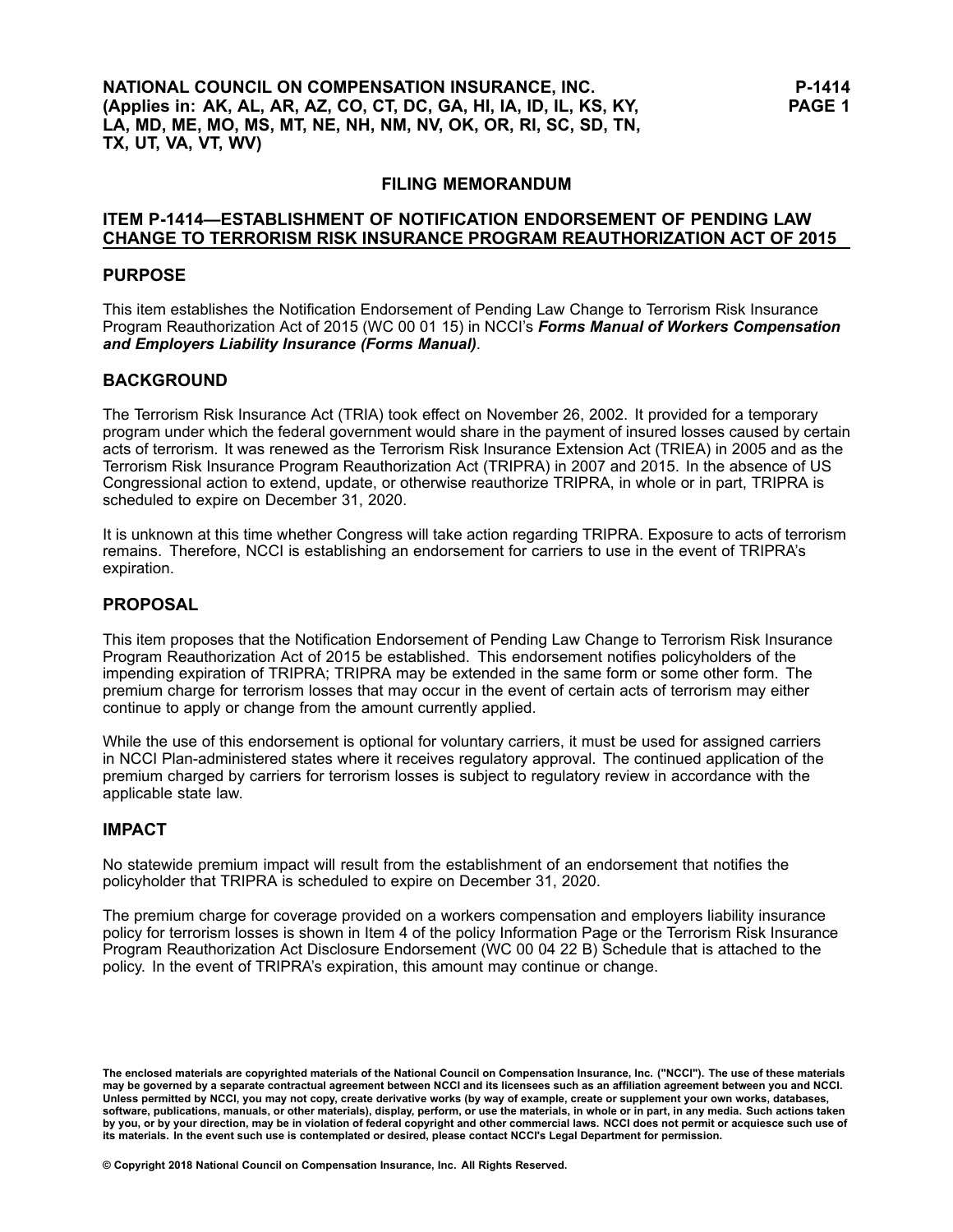#### **FILING MEMORANDUM**

### **ITEM P-1414—ESTABLISHMENT OF NOTIFICATION ENDORSEMENT OF PENDING LAW CHANGE TO TERRORISM RISK INSURANCE PROGRAM REAUTHORIZATION ACT OF 2015**

## **EXHIBIT COMMENTS AND IMPLEMENTATION SUMMARY**

| <b>Exhibit</b> | <b>Exhibit Comments</b>                                                                                                                                                                                      | <b>Implementation Summary</b>                                                                                                                                                              |
|----------------|--------------------------------------------------------------------------------------------------------------------------------------------------------------------------------------------------------------|--------------------------------------------------------------------------------------------------------------------------------------------------------------------------------------------|
|                | Displays the Notification Endorsement of<br>Pending Law Change to Terrorism Risk<br>Insurance Program Reauthorization Act of<br>2015 (WC 00 01 15) in NCCl's Forms Manual.                                   | • In all states except Hawaii, this item is to<br>become effective for:<br>New and renewal policies effective on<br>and after 12:01 a.m. on January 1, 2020                                |
|                | <b>Note:</b> While the use of this endorsement<br>is optional for voluntary carriers, it must<br>be used for assigned carriers in NCCI<br>Plan-administered states where it receives<br>regulatory approval. | Any policies in force as of December 31,<br>2020<br>• In Hawaii, the effective date is determined<br>upon regulatory approval of the individual<br>carrier's election to adopt this change |

The enclosed materials are copyrighted materials of the National Council on Compensation Insurance, Inc. ("NCCI"). The use of these materials<br>may be governed by a separate contractual agreement between NCCI and its license Unless permitted by NCCI, you may not copy, create derivative works (by way of example, create or supplement your own works, databases, software, publications, manuals, or other materials), display, perform, or use the materials, in whole or in part, in any media. Such actions taken by you, or by your direction, may be in violation of federal copyright and other commercial laws. NCCI does not permit or acquiesce such use of its materials. In the event such use is contemplated or desired, please contact NCCI's Legal Department for permission.

**© Copyright 2018 National Council on Compensation Insurance, Inc. All Rights Reserved.**